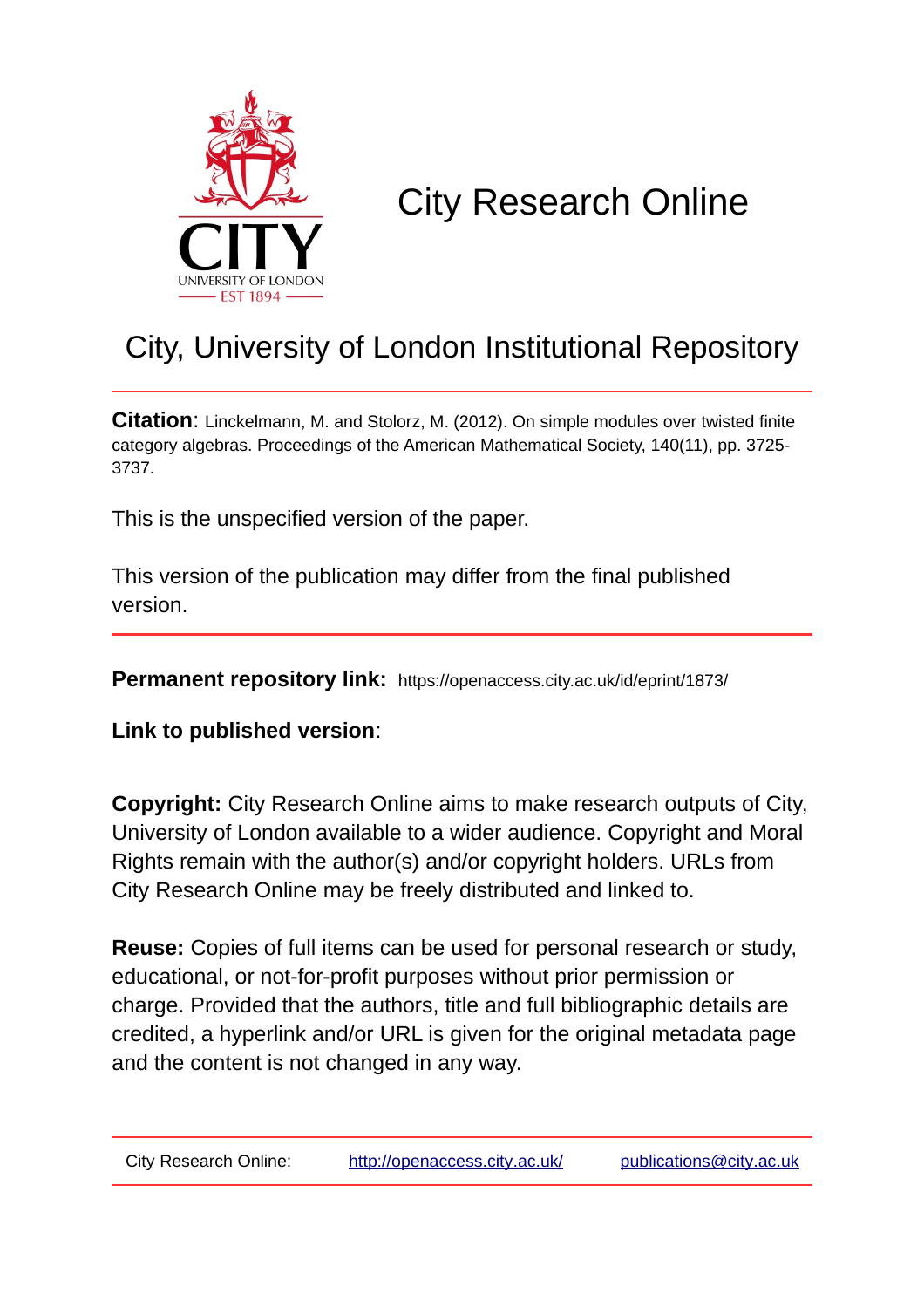### On simple modules over twisted finite category algebras

Markus Linckelmann and Michał Stolorz

October 6, 2011

#### Abstract

The purpose of this note is to show that the recent proof, by Ganyushkin, Mazorchuk and Steinberg, of the parametrisation of simple modules over finite semigroup algebras due to Clifford, Munn and Ponizovskii carries over to twisted finite category algebras. We observe that the parametrisations of simple modules over Brauer algebras, Temperley-Lieb algebras, and Jones algebras due to Graham and Lehrer, can be obtained as special cases of our main result. We further note that the notion of weights in the context of Alperin's weight conjecture extends to twisted finite category algebras.

#### 1 Introduction

Let k be a commutative ring and  $\mathcal C$  a small category. The set of idempotents in the morphism set Mor(C) of C is partially ordered via  $e \leq f$  if e, f are idempotent endomorphisms of the same object in C such that  $e = e \circ f = f \circ e$ . For any idempotent endomorphism e of an object X in C we denote by  $G_e$  the group of invertible elements in the monoid  $e \circ \text{End}_{\mathcal{C}}(X) \circ e$ . Two idempotent endomorphisms  $e \in \text{End}_{\mathcal{C}}(X)$  and  $f \in \text{End}_{\mathcal{C}}(Y)$  are called *isomorphic* if there are morphisms  $s \in f \circ \text{Hom}_{\mathcal{C}}(X, Y) \circ e$  and  $t \in e \circ \text{Hom}_{\mathcal{C}}(Y, X) \circ f$  such that  $t \circ s = e$  and  $s \circ t = f$ . The elements s and t determine a group isomorphism  $G_e \cong G_f$ , sending  $u \in G_e$  to so  $u \circ t$ , with inverse sending  $v \in G_f$  to  $t \circ v \circ s$ . A different choice of s, t will lead to a possibly different group isomorphism, but any two different choices will yield group isomorphisms which differ at most by an inner automorphism of  $G_e$ . If U is a  $k\mathcal{C}\text{-module then }eU$  is a module for the monoid algebra  $k(e \circ \text{End}_{\mathcal{C}}(X) \circ e)$ , hence restricts to a module over the group algebra  $kG_e$ . Two pairs  $(e, U)$ ,  $(f, V)$  consisting of idempotent endomorphisms  $e \in \text{End}_{\mathcal{C}}(X), f \in \text{End}_{\mathcal{C}}(Y),$  a  $kG_e$ -module U and a  $kG_f$ -module V are called *isomorphic* if there are morphisms  $s \in f \circ \text{Hom}_{\mathcal{C}}(X, Y) \circ e$  and  $t \in e \circ \text{Hom}_{\mathcal{C}}(Y, X) \circ f$  such that  $t \circ s = e$  and  $s \circ t = f$ , and such that the isomorphism classes of U, V correspond to each other through the algebra isomorphism  $kG_e \cong kG_f$  induced by s and t. Since inner automorphisms of an algebra stabilise all isomorphism classes of modules, this property is independent of the choice of s and t.

Theorem 1.1. *Let* k *be a commutative ring and* C *a finite category. The map sending a simple* kC*-module* S *to the pair* (e, eS)*, where* e *is an idempotent endomorphism in* C*, minimal* with respect to  $eS \neq \{0\}$ , induces a bijection between the set of isomorphism classes of sim*ple* kC*-modules and the set of isomorphism classes of pairs* (e, T) *consisting of an idempotent endomorphism*  $e$  *in*  $C$  *and a simple*  $kG_e$ *-module*  $T$ *.*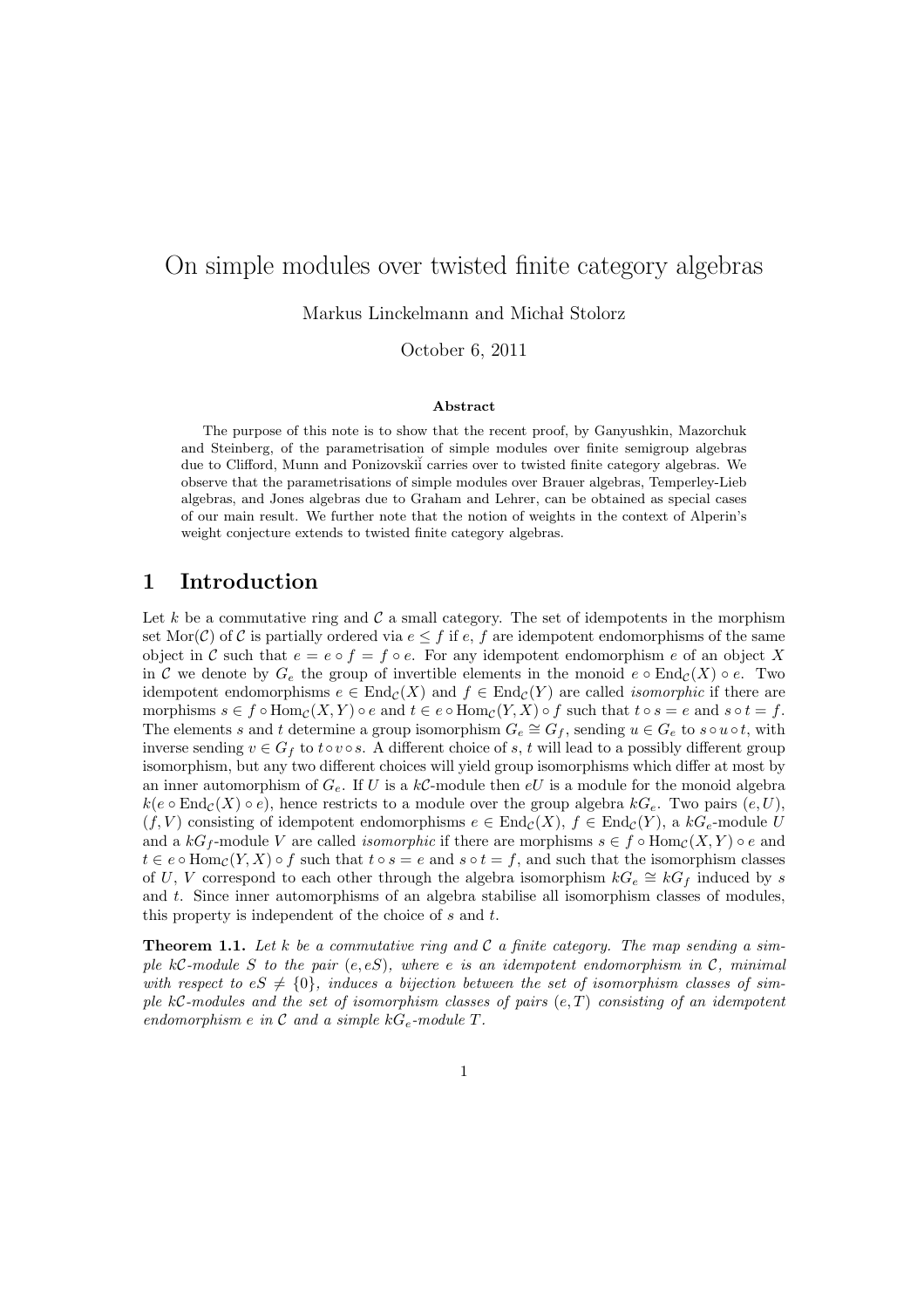For semigroup algebras this is due to Clifford [3], [4], Munn [16] and Ponizovski $\tilde{i}$  [17]. If C is a finite EI-category (that is, if all endomorphisms of objects are isomorphisms), the above parametrisation specialises to the parametrisation, due to Lück, in terms of simple modules of automorphism groups of objects (see  $[5, \S11, B]$ ),  $[15, \S9]$ , or also  $[23, 4.3]$ ). For inverse semigroup algebras and inverse category algebras this follows also from [21] and [14]. Our proof of Theorem 1.1 follows closely the lines of that given in [6] for semigroups, which has motivated the present work. As in [6], this is based on Green's work on Schur functors in [10, 6.2]. More precisely, if e is an idempotent in a k-algebra A, then for any simple A-module S, either  $eS$  is zero or  $eS$  is a simple  $eAe$ -module. This induces a bijection between the set of isomorphism classes of simple A-modules not annihilated by e and the set of isomorphism classes of simple  $eAe$ -modules. If T is a simple eAe-module then  $Ae \otimes_{eAe} T$  has a unique simple quotient and  $\text{Hom}_{eAe}(eA, T)$  has a unique simple submodule, both isomorphic to a simple A-module S satisfying  $eS \cong T$ . This yields two explicit descriptions of the inverse map from the set of isomorphism classes of pairs  $(e, T)$  as in 1.1 to the set of isomorphism classes of simple kC-modules.

The methods work more generally for twisted finite category algebras. In order to describe this, let C be a finite category, k a commutative ring and  $\alpha$  a 2-cocycle of C with coefficients in  $k^{\times}$ . That is, if s, t are morphisms in C for which the composition t o s is defined, then  $\alpha(t,s) \in$  $k^{\times}$  such that if s, t, u are three morphisms in C for which the compositions t ∘ s and u ∘ t are defined, we have the 2-*cocycle identity*  $\alpha(u \circ t, s)\alpha(u, t) = \alpha(u, t \circ s)\alpha(t, s)$ . As a k-module, the *twisted category algebra*  $k_{\alpha}C$  is equal to kC, endowed with the k-bilinear multiplication  $t \cdot s =$  $\alpha(t, s)t \circ s$  if  $t \circ s$  is defined, and  $t \cdot s = 0$  if not. The associativity of the multiplication in  $k_{\alpha}C$  is equivalent to the 2-cocycle identity. The isomorphism class of  $k_{\alpha}C$  depends only on the class of  $\alpha$  in  $H^2(\mathcal{C}; k^\times)$ . If e is an idempotent endomorphism of an object X in C, the image of e in  $k_\alpha\mathcal{C}$ need no longer be an idempotent, because  $e \cdot e = \alpha(e, e)(e \circ e) = \alpha(e, e)e$ . Dividing this equation by  $\alpha(e,e)^2$  shows that  $\hat{e} = \alpha(e,e)^{-1}e$  is an idempotent in  $k_\alpha C$ . We use the same letter  $\alpha$  for the restriction of  $\alpha$  to the monoid  $e \circ \text{End}_{\mathcal{C}}(X) \circ e$  and its subgroup  $G_e$ . We have  $\hat{e} \cdot k_\alpha \mathcal{C} \cdot \hat{e} =$  $k_{\alpha}$ (e  $\circ$  End<sub>C</sub>(X)  $\circ$  e); in particular, the twisted group algebra  $k_{\alpha}G_e$  is a unitary subalgebra of  $\hat{e} \cdot k_\alpha C \cdot \hat{e}$ . Therefore, if U is a  $k_\alpha C$ -module, then  $\hat{e}U$  is a  $k_\alpha C_e$ -module. We will see in 5.2 and 5.4 below that if e, f are isomorphic idempotents in C there is an algebra isomorphism  $k_{\alpha}G_e \cong$  $k_{\alpha}G_f$  which is uniquely determined up to an innner automorphism. Hence, as before, two pairs  $(e, U)$ ,  $(f, V)$  consisting of idempotents  $e \in \text{End}_{\mathcal{C}}(X)$ ,  $f \in \text{End}_{\mathcal{C}}(Y)$ , a  $k_{\alpha}G_e$ -module U and a  $k_{\alpha}G_f$ -module V, are called *isomorphic* if e, f are isomorphic and if the isomorphism classes of U, V correspond to each other through the induced isomorphism  $k_{\alpha}G_e \cong k_{\alpha}G_f$ . With this notation, Theorem 1.1 can be generalised as follows.

Theorem 1.2. *Let* k *be a commutative ring and* C *a finite category. Let* α *be a* 2*-cocycle of* C with coefficients in  $k^{\times}$ . The map sending a simple  $k_{\alpha}$ C-module S to the pair  $(e, \hat{e}S)$ , where e *is an idempotent endomorphism in* C, minimal with respect to  $\hat{e}S \neq \{0\}$ , where  $\hat{e} = \alpha(e,e)^{-1}e$ , *induces a bijection between the set of isomorphism classes of simple*  $k_{\alpha}C$ -modules and the set *of isomorphism classes of pairs* (e, T) *consisting of an idempotent endomorphism* e *in* C *and a simple*  $k_{\alpha}G_e$ -module T.

Theorem 1.1 is, of course, simply the special case of Theorem 1.2 applied to  $\alpha = 1$ , but in order to separate the rather tedious technicalities related to the 2-cocycle  $\alpha$  from the structural arguments underlying the proof, we first prove 1.1 and then adapt this proof to the twisted case.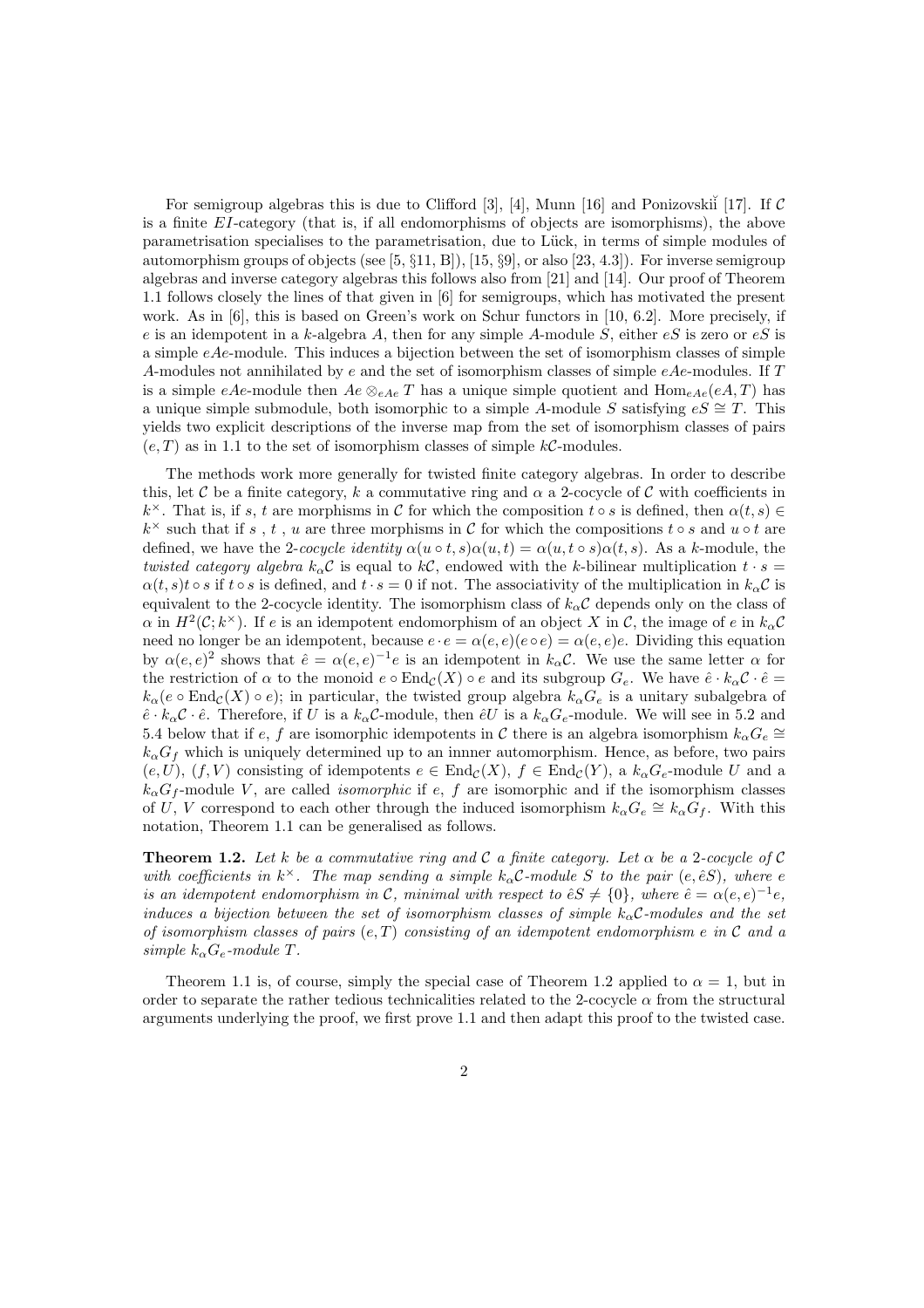Remark 1.3. Certain combinatorially defined algebras, such as Brauer algebras, Temperley-Lieb algebras, their cyclotomic analogues, Jones algebras and partition algebras can be interpreted as twisted monoid algebras; see Wilcox [24]. In conjunction with Theorem 1.2 this yields alternative proofs for the parametrisations of simple modules for these algebras, without referring to their cellularity. Denote by  $B_n(\delta)$  the Brauer algebra over a field k with parameter  $\delta \in$  $k^{\times}$ , where  $n \geq 2$ . By a result of Graham and Lehrer [7, (4.17)], the isomorphism classes of simple  $B_n(\delta)$ -modules are parametrised by pairs  $(t, \lambda)$ , where  $t \geq 0$  is an integer such that  $n-t$ is nonnegative and even, and where  $\lambda$  is a partition of t (a p-regular partition if the characteristic  $p$  of  $k$  is positive). This is related to 1.2 as follows. Any integer  $t$  as above yields an idempotent  $e_t$  in the semigroup  $BR_n$  of diagrams which form a basis of  $B_n(\delta)$ ; the idempotent  $e_t$ corresponds to a diagram with  $t$  strictly vertical strands and with horizontal strands connecting the remaining nodes (see [24, §8] for more details). This yields a set of representatives of the isomorphism classes of idempotents in the semigroup  $BR_n$ . Moreover, the group  $G_{e_t}$  corresponding to the idempotent  $e_t$  is isomorphic to the symmetric group  $S_t$ . The 2-cocycle arising in the Brauer algebra yields the trivial class upon restriction to  $S_t$ . The second component  $\lambda$ corresponds to an isomorphism class of simple  $kS_t$ -modules. Thus the parametrisation from 1.2 yields that in [7, (4.17)]. The Temperley-Lieb algebra  $TL_n(\delta)$  is the subalgebra of  $B_n(\delta)$ spanned by the submonoid  $TL_n$  of  $BR_n$  of diagrams in  $BR_n$  which do not have any intersecting strands. The semigroup  $TL_n$  contains the idempotents  $e_t$ , and the coresponding groups  $G_{e_t}$  are trivial. Thus, by 1.2, the isomorphism classes of simple  $TL_n(\delta)$ -modules are parametrised by the set of integers  $t \geq 0$  such that  $n - t \geq 0$  is even; this is [7, (6.8)]. Similarly, one can use 1.2 to obtain the parametrisation of the isomorphism classes of simple modules over the Jones algebra in [7, (6.17)] and over partition algebras in [25, 4.11]. The same approach should also work for the cyclotomic Brauer algebras [11], [20] and cyclotomic Temperley-Lieb algebras [19] with additional parameter  $m > 0$ . These algebras have idempotents as above, with associated groups of invertible elements isomorphic to  $\mathbb{Z}/m\mathbb{Z} \wr S_t$  and direct products of copies of  $\mathbb{Z}/m\mathbb{Z}$ , respectively. Therefore 1.2 should yield again parametrisations, as in [19, 5.4], [20, 5.9], and [11, Prop. 43], of the isomorphism classes of simple modules for these algebras.

Remark 1.4. Twisted fusion category algebras arise in the context of reformulations of Alperin's weight conjecture in [12], [13]. Theorem 1.2 suggests how to extend the notion of weights to arbitrary twisted finite category algebras: with the notation of 1.2, a *weight of*  $k_{\alpha}C$  is a pair  $(e, T)$  consisting of an idempotent in C and a simple and projective  $k_{\alpha}G_{e}$ -module T. Denote by  $w(k_{\alpha}C)$  the number of isomorphism classes of weights of  $k_{\alpha}C$ . The isomorphism classes of weights of  $k_{\alpha}C$  correspond to a subset of the isomorphism classes of simple  $k_{\alpha}C$ -modules, through the correspondence in 1.2. Thus, if we choose an idempotent c in  $k_{\alpha}$ C which annihilates exactly all simple modules which do not correspond to a weight, the resulting algebra  $c \cdot k_{\alpha} C \cdot c$  has exactly  $w(k_{\alpha}C)$  isomorphism classes of simple modules. This algebra has been considered in the context of finite  $EI$ -categories and fusion systems in [12], where it is shown to be quasi-hereditary (cf. [12, 2.4, 4.5]). Combining 1.2 with Alperin's weight conjecture yields a conjecture on the number of isomorphism classes of simple modules of twisted finite category algebras over algebraically closed fields of positive characteristic.

**Remark 1.5.** Let  $\mathcal{C}$  be a finite category and  $k$  a complete local Noetherian commutative ring with a residue field of prime characteristic p. Let S be a simple  $k\mathcal{C}\text{-module}$  and e a minimal idempotent in Mor(C) such that  $eS \neq \{0\}$ . Let  $(Q, V)$  be a vertex-source pair for the simple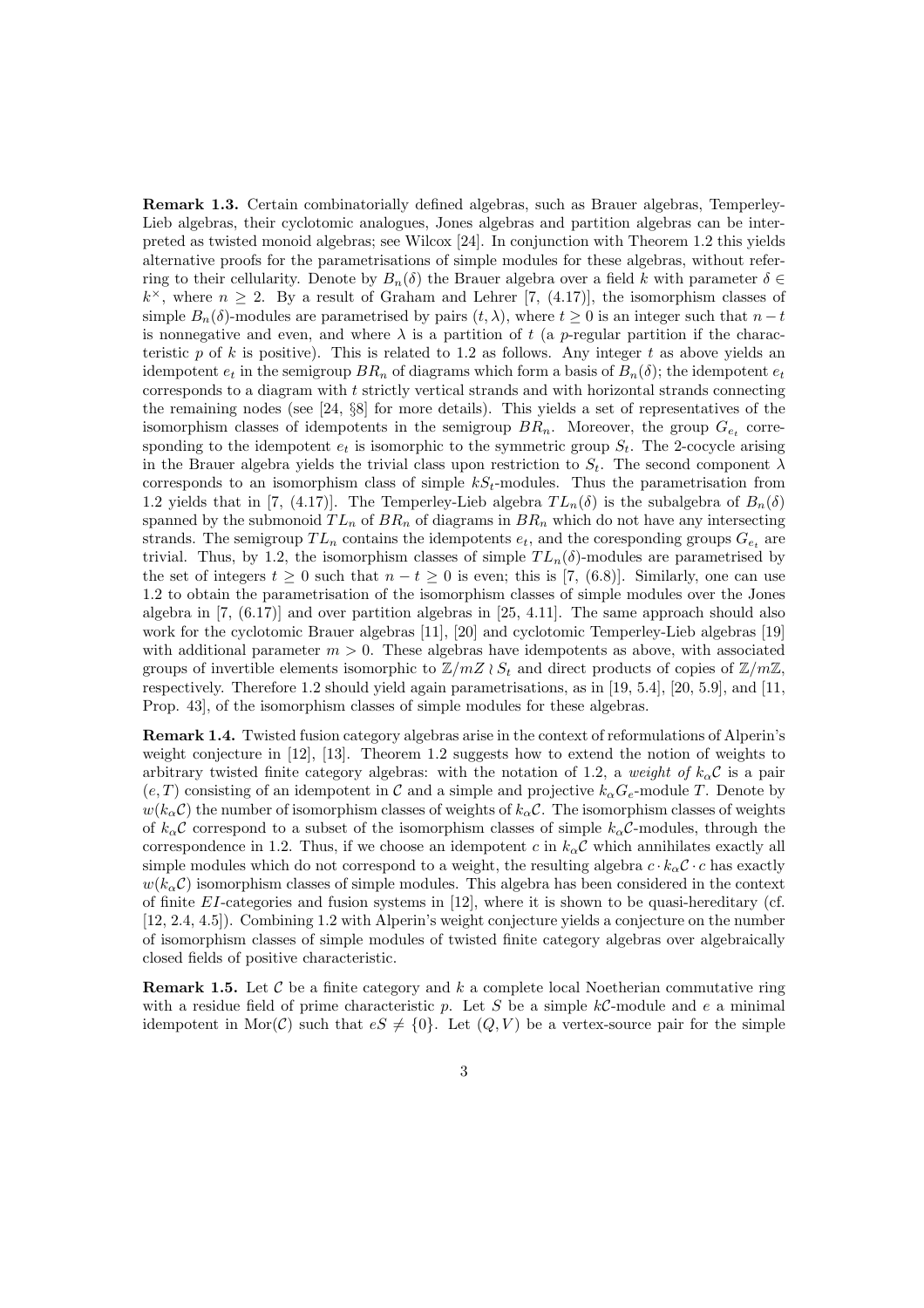$kG_e$ -module eS; that is, Q is a minimal subgroup of  $G_e$  such that eS is relatively  $kQ$ -projective and  $V$  is an indecomposable  $kQ$ -module such that  $eS$  is isomorphic to a direct summand of Ind ${}_{Q}^{G_e}(V)$ . By Green's work in [9], the group Q is a p-group and the pair  $(Q, V)$  is uniquely determined up to conjugation in  $G_e$ ; see for instance [2, 3.10] or [22, Chapter 3] for expositions of these concepts. It is tempting to call  $(Q, V)$  a vertex-source pair of the simple  $k\mathcal{C}$ -module S. In the context of finite group algebras, a vertex-source pair can be associated with any indecomposable module. This raises the question how to generalise vertices and sources to arbitrary indecomposable modules over the category algebra  $k\mathcal{C}$ . For finite EI-categories, Fei Xu has developed in [26] a notion of vertices and sources, where the vertices are certain *full* subcategories.

#### 2 Green relations for categories

The results in this section are translations of basic results from semigroups to categories. For the most part the proofs, included here for the convenience of the reader, are straightforward adaptations of the proofs in the semigroup case; see, for instance, the exposition in [18, Appendix A]. Let C be a small category, with morphism set denoted  $\text{Mor}(\mathcal{C})$ . For subsets M, M' of  $\text{Mor}(\mathcal{C})$ we denote by  $M \circ M'$  the (possibly empty) subset of  $Mor(\mathcal{C})$  consisting of all morphisms of the form  $s \circ s'$ , where  $s \in M$  and  $s' \in M'$  such that this composition is defined. If M consists of a single morphism s we write also  $s \circ M'$  instead of  $M \circ M'$ ; similarly for M'. We use the obvious generalisation of this notation for the composition of more than two subsets of  $\text{Mor}(\mathcal{C})$ . Following standard notation of the Green relations for semigroups [8], for any s,  $t \in \text{Mor}(\mathcal{C})$  we write  $s \mathscr{L} t$  if  $\text{Mor}(\mathcal{C}) \circ s = \text{Mor}(\mathcal{C}) \circ t$ , we write  $s \mathscr{R} t$  if  $s \circ \text{Mor}(\mathcal{C}) = t \circ \text{Mor}(\mathcal{C})$ , and we write s  $\mathscr{I}t$  if  $\text{Mor}(\mathcal{C}) \circ s \circ \text{Mor}(\mathcal{C}) = \text{Mor}(\mathcal{C}) \circ t \circ \text{Mor}(\mathcal{C})$ . A morphism  $s \in \text{Hom}_{\mathcal{C}}(X, Y)$  is called *split* if there is a morphism  $t \in Hom_{\mathcal{C}}(Y,X)$  satisfying  $s = s \circ t \circ s$ . (In the context of semigroups, this property is called *regular* or *von Neumann regular*.) The morphism t need not be unique, and also t need not be split itself, but one can always choose t to be split: just replace t by  $u =$  $t \circ s \circ t$ ; an easy calculation shows that we still have  $s = s \circ u \circ s$  and in addition  $u = u \circ s \circ u$ .

Lemma 2.1. *Let* C *be a finite category and* X*,* Y *objects in* C*. Two idempotent endomorphisms*  $e \in \text{End}_{\mathcal{C}}(X)$  and  $f \in \text{End}_{\mathcal{C}}(Y)$  are isomorphic if and only if  $e \nsubseteq f$ .

*Proof.* Suppose that e and f are isomorphic. That is, there are morphisms  $s \in f \circ Hom_{\mathcal{C}}(X, Y) \circ e$ and  $t \in e \circ \text{Hom}_{\mathcal{C}}(Y,X) \circ f$  such that  $t \circ s = e$  and  $s \circ t = f$ . Thus  $e = t \circ f \circ s$ , hence  $\text{Mor}(\mathcal{C}) \circ e \circ \text{Mor}(\mathcal{C}) \subseteq \text{Mor}(\mathcal{C}) \circ f \circ \text{Mor}(\mathcal{C})$ . Exchanging the roles of e and f yields the equality of these two sets, whence  $e \nsubseteq f$ . Conversely, suppose that  $\text{Mor}(\mathcal{C}) \circ e \circ \text{Mor}(\mathcal{C}) = \text{Mor}(\mathcal{C}) \circ f \circ \text{Mor}(\mathcal{C})$ . Since e is an idempotent, this equality implies that  $e = t \circ s$  for some  $s \in f \circ Hom_{\mathcal{C}}(X, Y) \circ e$ and some  $t \in e \circ \text{Hom}_{\mathcal{C}}(Y,X) \circ f$ . Similarly,  $f = s' \circ t'$  for some  $s' \in f \circ \text{Hom}_{\mathcal{C}}(X,Y) \circ e$  and some  $t' \in e \circ \text{Hom}_{\mathcal{C}}(Y,X) \circ f$ . Thus  $t' \circ s$  and  $t \circ s'$  are both in  $e \circ \text{End}_{\mathcal{C}}(X) \circ e$  and we have  $(t \circ s') \circ (t' \circ s) = t \circ (s' \circ t') \circ s = t \circ f \circ s = t \circ s = e$ . Thus  $t \circ s'$  is left inverse to  $t' \circ s$  in  $e \circ \text{End}_{\mathcal{C}}(X) \circ e$ . Since  $\text{End}_{\mathcal{C}}(X)$  is finite this implies that  $t \circ s'$  is also right inverse to  $t' \circ s$ , thus  $t' \circ s \circ t \circ s' = e$ . Setting  $u = s' \circ t' \circ s$  and  $v = t \circ s' \circ t'$ , a straightforward verification yields  $v \circ u = e$  and  $u \circ v = f$ , whence  $e$ ,  $f$  are isomorphic. П

**Lemma 2.2.** Let C be a finite category and let s, t be morphisms in C such that  $\tau \circ s$  is defined.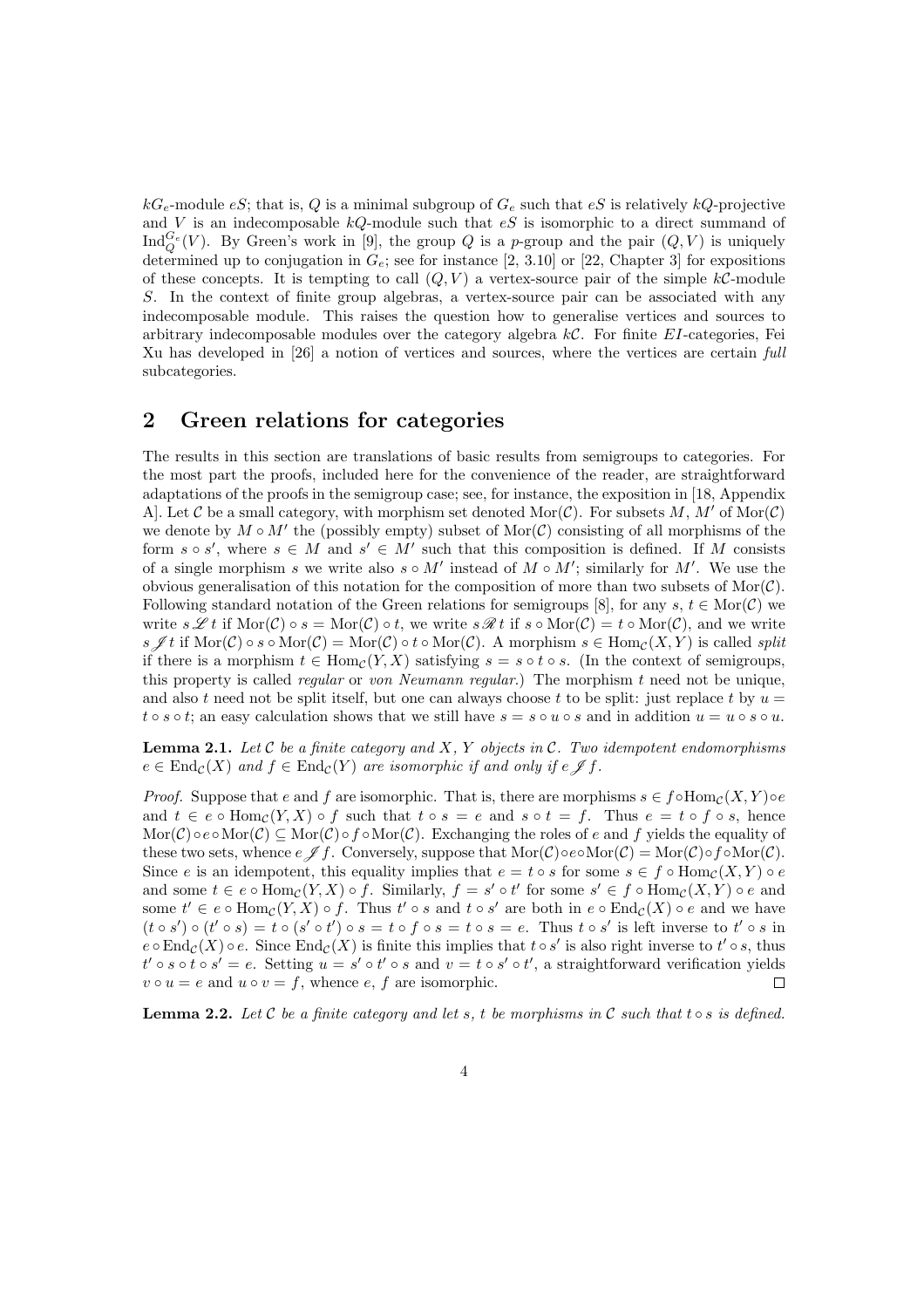- *(i)* We have  $s \nsubseteq (t \circ s)$  *if and only if*  $s \nsubseteq (t \circ s)$ *.*
- *(ii)* We have  $t \nsubseteq (t \circ s)$  *if and only if*  $t \nsubseteq (t \circ s)$ *.*

*Proof.* Suppose that  $s \mathcal{J}(t \circ s)$ . Then  $s = u \circ t \circ s \circ v$  for some morphisms u, v. Note that u $\circ t$  and  $v$  are endomorphisms of the target and source of  $s$ , respectively. Iterating the previous equation yields  $s = (u \circ t)^n \circ s \circ v^n$  for all positive integers n. Since Mor(C) is finite, there is a positive integer n such that  $(u \circ t)^n$  is an idempotent endomorphism. Thus  $s = (u \circ t)^n \circ (u \circ t)^n \circ s \circ v^n =$  $(u \circ t)^n \circ s$ , which is contained in Mor $(C) \circ t \circ s$ , whence  $s \mathscr{L}(t \circ s)$ . The converse implication in (i) is obvious. Statement (ii) is proved analogously.  $\Box$ 

A semigroup satisfying the conclusions of 2.2 is called *stable*, but we do not use this terminology here in order to avoid confusion with the notion of stable module categories.

**Lemma 2.3.** Let C be a finite category and let s,  $t \in \text{Mor}(\mathcal{C})$  such that s  $\neq t$ . There is a *morphism*  $u \in \text{Mor}(\mathcal{C})$  *such that the composition*  $u \circ s$  *is defined and such that we have*  $s \mathscr{L}(u \circ s)$ *and*  $(u \circ s) \mathcal{R} t$ .

*Proof.* Since  $s \nsubseteq t$  there are morphisms u, v such that  $t = u \circ s \circ v$ . Since  $s \nsubseteq t$  we have  $s \nsubseteq (u \circ s)$ , hence  $s \mathscr{L} (u \circ s)$  by 2.2. Similarly, we have  $(u \circ s) \mathscr{L} (u \circ s \circ v)$ , hence  $(u \circ s) \mathscr{R} (u \circ s \circ v)$ .

**Lemma 2.4.** Let C be a small category and let s, t be morphisms in C. Suppose that  $s \mathcal{R} t$  or  $s \mathscr{L} t$ . Then *s* is split if and only if t is split.

*Proof.* Suppose that s is split; that is,  $s = s \circ r \circ s$  for some morphism r. If  $s \mathscr{L} t$  there are morphisms u, v such that  $s = u \circ t$  and  $t = v \circ s$ . Then  $t = v \circ s = v \circ s \circ r \circ s = t \circ r \circ s = t$  $to{\color{black}row}$  to  $t \circ u \circ t$ , and hence t is split. A similar argument shows that if  $s \mathscr{R} t$  then t is split. Exchanging the roles of s and t concludes the proof.  $\Box$ 

**Lemma 2.5.** Let  $C$  be a finite category and let  $J$  be a  $\mathscr J$ -equivalence class of morphisms in  $C$ . *The following statements are equivalent.*

- *(i)* J *contains an idempotent endomorphism of some object in* C*.*
- *(ii)* J *contains a split morphism in* C*.*
- *(iii) Every morphism in* J *is split.*
- *(iv)*  $J \circ J \cap J$  *is nonempty.*

*Proof.* The implication (i)  $\Rightarrow$  (ii) is clear since every idempotent is split. In order to show (ii)  $\Rightarrow$  (iii), let s, t in J and assume that s is split. Let  $u, v \in \text{Mor}(\mathcal{C})$  be such that  $t = u \circ s \circ v$ . By 2.3 we have  $s \mathscr{L}(u \circ s) \mathscr{R} t$  and by 2.4 both  $u \circ s$  and t are split. In order to show the implication (iii) $\Rightarrow$  (iv) let  $s \in J$  such that  $s \circ t \circ s = s$  for some  $t \in \text{Mor}(\mathcal{C})$ . Then  $(s \circ t) \mathcal{J} s$  hence  $s \circ t, s \in J$ J, and hence  $s = s \circ t \circ s \in J \circ J \cap J$ . For the implication (iv)  $\Rightarrow$  (i) let  $s, t \in J$  such that  $s \circ t$ is defined and in J. Then  $s \nsubseteq (s \circ t)$  and  $t \nsubseteq (s \circ t)$ . By 2.2 we have  $s \nsubseteq (s \circ t)$  and  $t \nsubseteq (s \circ t)$ , hence there are two morphisms  $u, v \in \text{Mor}(\mathcal{C})$  such that  $s = s \circ t \circ u$  and  $t = v \circ s \circ t$ . Note that  $t \circ u \in J$ . Then  $t \circ u \circ t \circ u = (v \circ s \circ t) \circ u \circ t \circ u = v \circ (s \circ t \circ u) \circ t \circ u = v \circ s \circ t \circ u = t \circ u$ .

A  $\mathscr{J}$ -class J in the morphism set Mor(C) of a finite category C is called *split* if J satisfies the equivalent conditions of Lemma 2.5. For  $e$  an idempotent endomorphism of an object X in C we denote as before by  $G_e$  the group of invertible elements of the monoid  $e \circ \text{End}_{\mathcal{C}}(X) \circ e$ .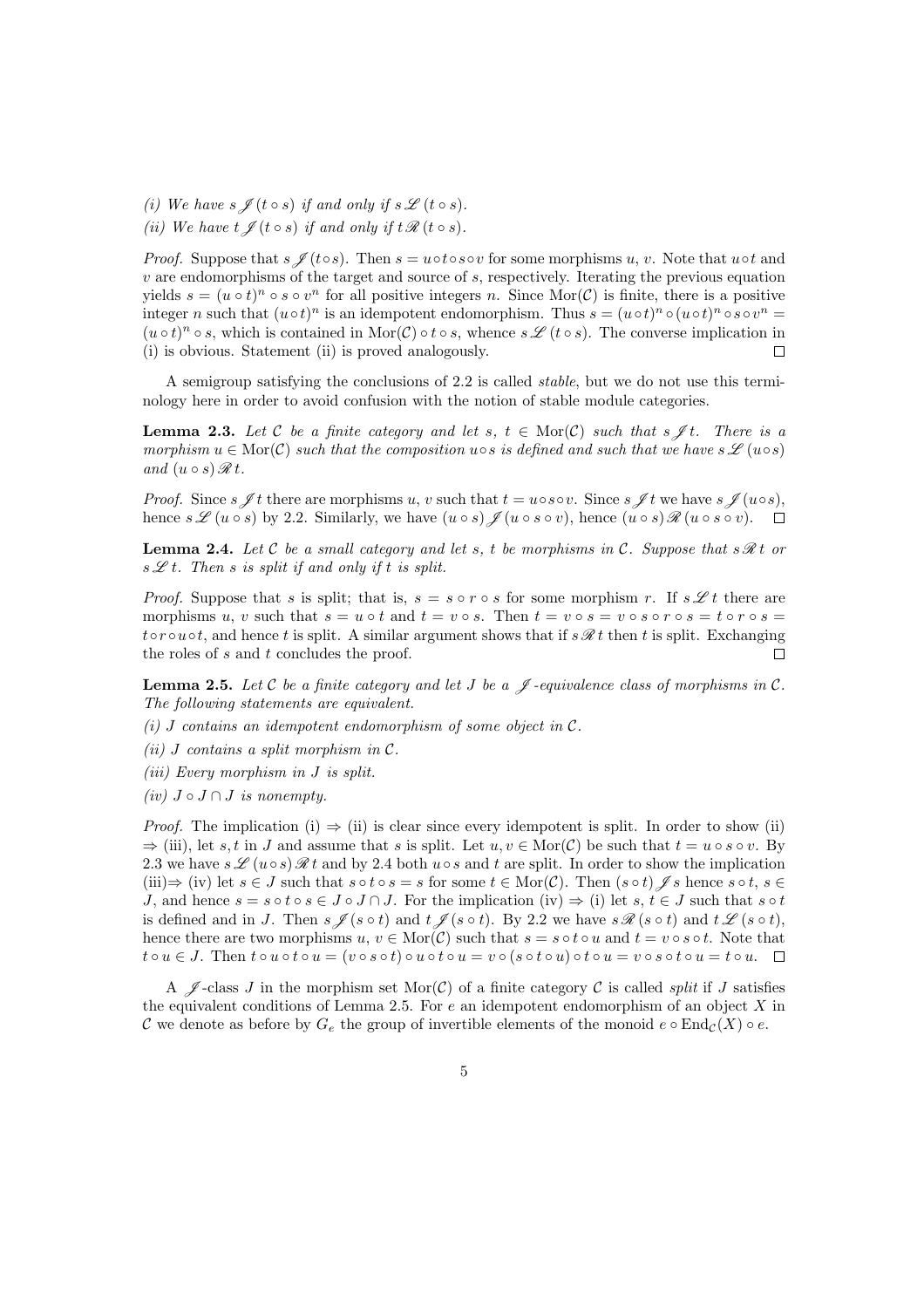**Lemma 2.6.** Let C be a finite category, X an object in C and e an idempotent in  $\text{End}_{\mathcal{C}}(X)$ . *Denote by* J the  $\mathscr{J}$ -class of e in Mor(C). Then  $e \circ \text{End}_{\mathcal{C}}(X) \circ e \cap J = G_e$  and the complement *of*  $G_e$  *in the monoid*  $e \circ \text{End}_{\mathcal{C}}(X) \circ e$  *is a two-sided ideal.* 

*Proof.* Let  $s \in e \circ \text{End}_{\mathcal{C}}(X) \circ e$ . Then  $s = e \circ s$ , and hence, by 2.2, we have  $e \mathscr{J} s$  if and only if  $e \mathscr{R} s$ . Since  $s = e \circ s$ , the latter is equivalent to  $e = s \circ u$  for some morphism u in  $e \circ \text{End}_{\mathcal{C}}(X) \circ e$ , which is in turn equivalent to  $s \in G_e$  as the monoid  $e \circ \text{End}_{\mathcal{C}}(X) \circ e$  is finite. The last statement is obvious.  $\Box$ 

The set of idempotents in the morphism set  $\text{Mor}(\mathcal{C})$  of a small category  $\mathcal C$  is partially ordered via  $e \leq f$  if e, f are idempotent endomorphisms of the same object in C such that  $e = e \circ f =$ f  $\circ$  e. The set of  $\mathscr J$ -classes in Mor(C) is partially ordered via  $J \leq J'$  if J, J' are  $\mathscr J$ -classes such that for some (hence any)  $s \in J$ ,  $s' \in J'$  we have  $\text{Mor}(\mathcal{C}) \circ s \circ \text{Mor}(\mathcal{C}) \subseteq \text{Mor}(\mathcal{C}) \circ s' \circ \text{Mor}(\mathcal{C})$ . If J is the  $\mathscr I$ -class of a morphism s, then the set Mor(C)  $\circ s \circ \text{Mor}(\mathcal C)$  is the disjoint union of all  $\mathscr{J}$ -classes J' such that  $J' \leq J$ . The map sending an idempotent to its  $\mathscr{J}$ -class preserves these partial orders; more precisely:

**Lemma 2.7.** Let C be a finite category and let J, J' be split  $\mathscr{J}$ -classes in  $\text{Mor}(\mathcal{C})$ .

(*i*) If  $e \in J$  and  $e' \in J'$  are idempotents such that  $e \leq e'$  then  $J \leq J'$ .

(*ii*) If  $J \leq J'$  then for any idempotent  $e' \in J'$  there is an idempotent  $e \in J$  such that  $e \leq e'$ .

*Proof.* If  $e \leq e'$  then  $e = e \circ e'$ , hence  $e \in \text{Mor}(\mathcal{C}) \circ e' \circ \text{Mor}(\mathcal{C})$  which implies  $J \leq J'$ , whence (i). Suppose that  $J \leq J'$ . Then there are idempotents  $e \in J$  and  $e' \in J'$  such that  $\text{Mor}(\mathcal{C}) \circ e \circ f$  $\text{Mor}(\mathcal{C}) \subseteq \text{Mor}(\mathcal{C}) \circ e' \circ \text{Mor}(\mathcal{C})$ . In particular,  $e = u \circ e' \circ v$  for some morphisms u, v. Since e, e' are idempotents we may choose u, v such that  $e \circ u = u = u \circ e'$  and  $e' \circ v = v = v \circ e$ . Then  $v \circ u$  is defined and  $v \circ u \circ v \circ u = v \circ e \circ u = v \circ u$ , hence  $v \circ u$  is an idempotent isomorphic to e. Moreover, we have  $e' \circ v \circ u = v \circ u = v \circ u \circ e'$ , hence  $v \circ u \le e'$ , which proves (ii). П

#### 3 Proof of Theorem 1.1

Let  $\mathcal C$  be a finite category. For any morphism s in Mor $(\mathcal C)$  we set

 $I_s = \{t \in \text{Mor}(\mathcal{C}) \mid s \notin \text{Mor}(\mathcal{C}) \circ t \circ \text{Mor}(\mathcal{C})\}\.$ 

In other words,  $I_s$  is the union of all  $\mathscr{J}$ -classes J such that  $J_s \not\leq J$ , where  $J_s$  is the  $\mathscr{J}$ -class containing s. In particular,  $I_s \cap J_s = \emptyset$ . The set  $I_s$  is a two-sided ideal in Mor(C) and depends only on the  $\mathscr{J}$ -class of s. For any kC-module U we denote by  $\text{Ann}_{\mathcal{C}}(U)$  the set of all morphisms in  $\mathcal C$  which annihilate U. The following Proposition collects the main steps of the proof of Theorem 1.1.

Proposition 3.1. *Let* k *be a commutative ring and* C *a finite category. Let* S *be a simple* kC-module and J a  $\mathscr J$ -class, minimal with respect to  $JS \neq \{0\}$ . The following hold.

*(i)* J *is split.*

*(ii)* J *is unique.*

*(iii)* If  $e \in J$ , then  $\text{Ann}_\mathcal{C}(S) = I_e$ .

*(iv) If*  $e \in J$  *is an idempotent, then*  $e \circ \text{End}_{\mathcal{C}}(X) \circ e = G_e \cup (e \circ I_e \circ e)$ *, and this union is disjoint.*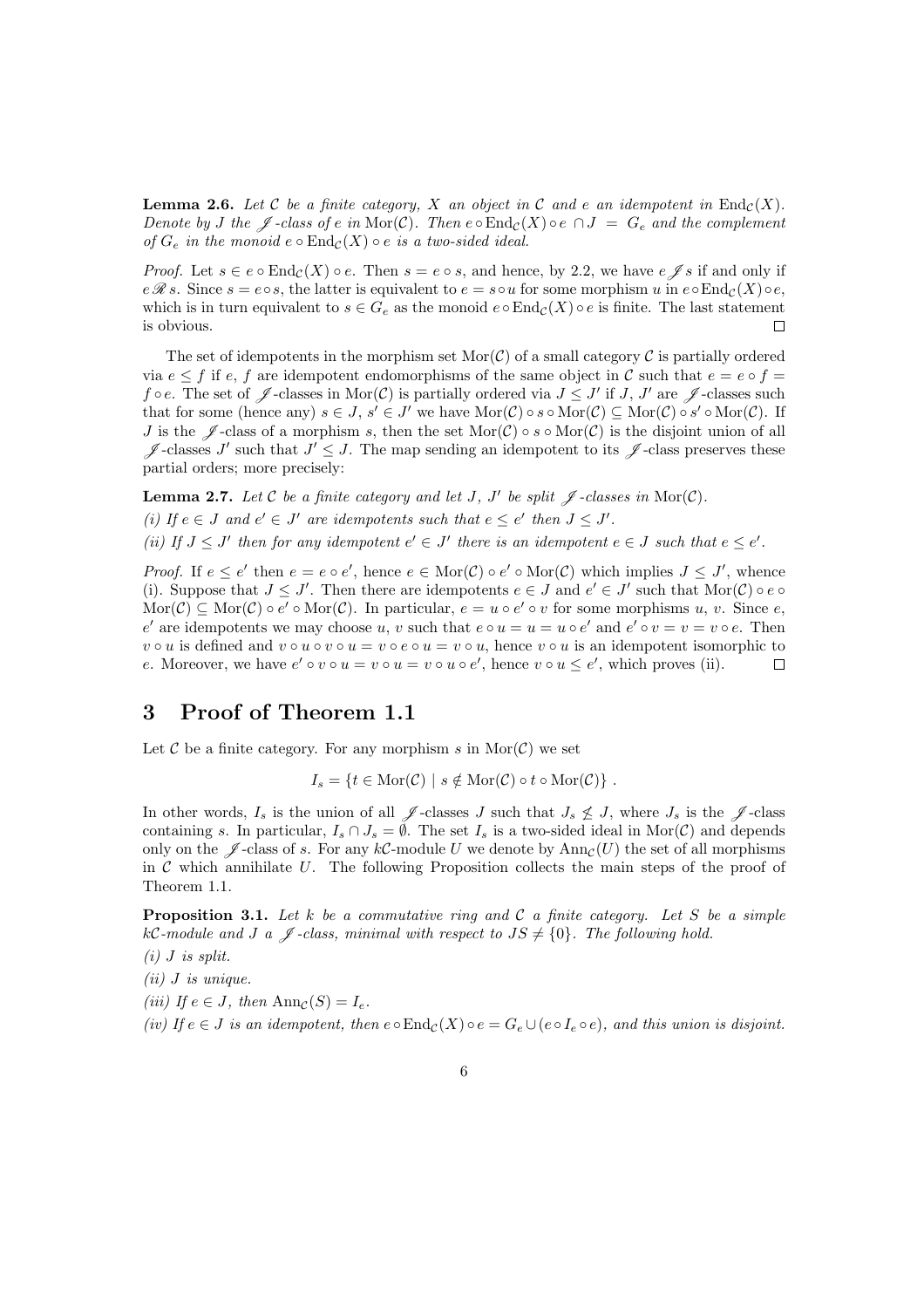*Proof.* (i) Let  $s \in J$ . As mentioned above, the set  $\text{Mor}(\mathcal{C}) \circ s \circ \text{Mor}(\mathcal{C})$  is the disjoint union of all  $\mathscr{J}$ -classes J' such that  $J' \leq J$ . Since any  $\mathscr{J}$ -class strictly smaller than J annihilates S, we have  $(kJ)S = k(\text{Mor}(\mathcal{C}) \circ s \circ \text{Mor}(\mathcal{C}))S$ . This is a nonzero submodule of the simple module S, hence equal to S. Applying this twice yields  $S = k(J \circ J)S$ ; in particular,  $J \circ J$  does not annihilate S. Since  $J \circ J$  is a subset of  $\text{Mor}(\mathcal{C}) \circ s \circ \text{Mor}(\mathcal{C})$ , it follows that  $J \circ J$  must contain an element of J since otherwise  $J \circ J$  would annihilate S. Thus, by 2.5, the  $\mathscr J$ -class J is split.

(ii) Let J' be another  $\mathscr{J}$ -class such that  $J'S \neq \{0\}$ . Then  $(kJ')S = k(J' \circ J)S \neq \{0\}$ . All elements in  $J' \circ J$  belong to  $\mathscr J$ -classes contained in  $J$ . Thus  $J' \circ J \cap J \neq \emptyset$ , which forces  $J \leq J'$ .

(iii) Let  $s \in \text{Ann}_C(S)$ . Since s annihilates S, every element of Mor(C)  $\circ s \circ \text{Mor}(\mathcal{C})$  annihilates S. Since J does not annihilate S, we have  $J \nsubseteq \text{Mor}(\mathcal{C}) \circ s \circ \text{Mor}(\mathcal{C})$  and so  $s \in I_e$ . Conversely, if  $s \in I_e$  then  $e \notin \text{Mor}(\mathcal{C}) \circ s \circ \text{Mor}(\mathcal{C})$ . Hence no  $\mathscr{J}$ -class  $J'$  in  $\text{Mor}(\mathcal{C}) \circ s \circ \text{Mor}(\mathcal{C})$  satisfies  $J \leq$ J'. Since, by (ii), J is the unique minimal  $\mathscr{J}$ -class which does not annihilate S it follows that  $\text{Mor}(\mathcal{C}) \circ s \circ \text{Mor}(\mathcal{C})$  annihilates S, whence  $s \in \text{Ann}_{\mathcal{C}}(S)$ .

(iv) As before we denote by  $J_s$  the  $\mathscr J$ -class containing a morphism s. Let  $s \in e \circ \text{End}_{\mathcal C}(X) \circ e$ . If  $s \in J$  then  $s \in G_e$  by 2.6. Suppose  $s \notin J$ . Then  $J_s < J_e = J$ , hence s annihilates S, by the minimality of J subject to not annihilating S. It follows that  $s \in \text{Ann}_\mathcal{C}(S) = I_e$ , where the last equality uses (iii). Since e is an idempotent, this implies  $s \in e \circ I_e \circ e$ .  $\Box$ 

*Proof of Theorem 1.1.* Let S be a simple  $kC$ -module. Let e be a minimal idempotent endomorphism of an object X in C such that  $eS \neq \{0\}$ . By [10, 6.2],  $eS$  is a simple  $k(e \circ \text{End}_{\mathcal{C}}(X) \circ e)$ module. By 2.7, the  $\mathscr J$ -class J of e is minimal such that  $JS \neq \{0\}$ . Thus eS is annihilated by  $e \circ I_e \circ e$ , and hence,  $eS$  remains simple as a  $kG_e$ -module. Again by [10, 6.2], the module S is, up to isomorphism, determined by the isomorphism class of the pair  $(e, eS)$ , and hence the map sending  $S$  to  $(e, eS)$  becomes injective on isomorphism classes. It becomes also surjective since any simple k $G_e$ -module T can be viewed as a simple  $k(e \circ \text{End}_{\mathcal{C}}(X) \circ e)$ -module in such a way that the complement of  $G_e$  in  $e \circ \text{End}_{\mathcal{C}}(X) \circ e$  annihilates T.  $\Box$ 

#### 4 Green relations for extensions of categories

Let C be a finite category and A an abelian group, written multiplicatively. Let  $\alpha$  be a 2-cocycle of C with coefficients in A. That is,  $\alpha$  is a map from pairs of composable morphisms in C to A satisfying the 2-cocycle identity. More precisely, if s, t are morphisms in C such that t  $\circ s$  is defined, then  $\alpha(t, s)$  is an element in A, with the property that if t, s, u are morphisms in C such that  $t \circ s$  and  $u \circ t$  are defined, then  $\alpha(u \circ t, s) \alpha(u, t) = \alpha(u, t \circ s) \alpha(t, s)$ . The *extension category of* C *by* A *associated with*  $\alpha$  is the category  $\hat{\mathcal{C}}$  with object set  $Ob(\hat{\mathcal{C}}) = Ob(\mathcal{C})$  and morphism set  $\text{Mor}(\mathcal{C}) = \text{Mor}(\mathcal{C}) \times A$ , such that the composition in C is defined by  $(t, b) \circ (s, a) = (t \circ s, ba \alpha(t, s))$ , for any two morphisms s, t in C for which t s is defined and any a,  $b \in A$ . There is a canonical functor  $\hat{\mathcal{C}} \to \mathcal{C}$  which is the identity on objects and which sends a morphism  $(s, a)$  in  $\hat{\mathcal{C}}$  to the morphism s in C. The isomorphism class of the extension  $\hat{\mathcal{C}}$  of C by A depends only on the class of  $\alpha$  in  $H^2(\mathcal{C};A)$ . See [1], or also [23] for an introductory survey on extensions and cohomology of small categories, as well as further references. We will use in the sequel the elementary fact that if e, f are idempotent endomorphisms of objects  $X, Y$ , respectively, in C, then e, f are isomorphic if and only if there are morphisms  $s \in Hom_{\mathcal{C}}(X, Y)$  and  $t \in Hom_{\mathcal{C}}(Y, X)$  satisfying  $e = t \circ s$  and  $f = s \circ t$ . Indeed, if there are such morphisms s, t, then the morphisms  $s' = f \circ s \circ e$ and  $t' = e \circ t \circ f$  are easily seen to still satisfy  $t' \circ s' = e$  and  $s' \circ t' = f$ , hence e and f are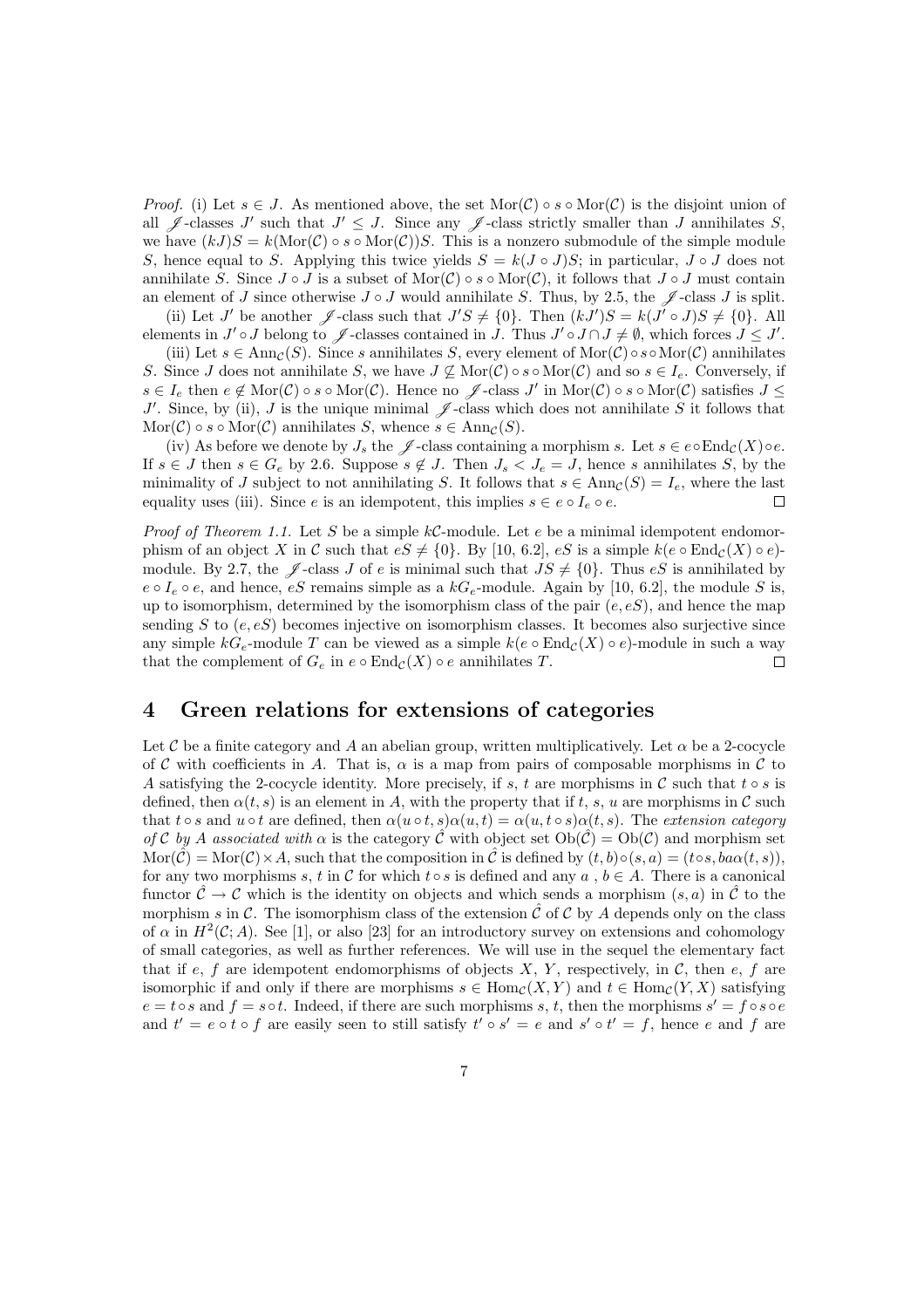isomorphic. The converse is trivial. The following observation shows that equivalence classes of Green relations in  $\hat{\mathcal{C}}$  are precisely the inverse images of Green relations in  $\mathcal{C}$ . We keep the notation above.

**Lemma 4.1.** *Let* s, t be morphisms in C and let  $a, b \in A$ .

- *(i)* We have  $s \mathscr{L} t$  *if and only if*  $(s, a) \mathscr{L} (t, b)$ *.*
- *(ii)* We have  $s \mathcal{R} t$  *if and only if*  $(s, a) \mathcal{R} (t, b)$ *.*
- *(iii)* We have  $s \nsubseteq t$  *if and only if*  $(s, a) \nsubseteq (t, b)$ *.*
- *(iv) The morphism* s *is split if and only if* (s, a) *is split.*

*Proof.* Suppose that  $s \mathscr{L} t$ . Then there is a morphism u such that  $s = u \circ t$ . A short calculation shows that  $(u, a\alpha(u,t)^{-1}b^{-1}) \circ (t, b) = (s, a)$ . Exchanging the roles of s and t yields that  $(s, a) \mathscr{L}(t, b)$ . The converse implication in (i) is trivial. The statements (ii) and (iii) are proved similarly. For (iv), suppose that  $s = s \circ u \circ s$  for some morphism u in C. Setting  $b = a^{-1} \alpha(s, u) \alpha(s \circ u)$  $(u, s)^{-1}$  one checks that  $(s, a) = (s, a) \circ (u, b) \circ (s, a)$ , hence  $(s, a)$  is split. The converse in (iv) is clear.  $\Box$ 

Note that 4.1 implies also that the Green relations in  $\hat{\mathcal{C}}$  satisfy the conclusion of 2.2 (that is,  $\hat{\mathcal{C}}$  is 'stable' in the semigroup sense, although  $\hat{\mathcal{C}}$  need no longer be finite because A need not be finite).

**Lemma 4.2.** Let X, Y be objects in C, let  $e \in \text{End}_{\mathcal{C}}(X)$  and  $f \in \text{End}_{\mathcal{C}}(Y)$  be idempotents and *let*  $s \in f \circ \text{Hom}_{\mathcal{C}}(X, Y) \circ e$ *. We have*  $\alpha(s, e) = \alpha(e, e)$  *and*  $\alpha(f, s) = \alpha(f, f)$ *.* 

*Proof.* The 2-cocycle identity applied to s, e, e yields  $\alpha(s \circ e, e) \alpha(s, e) = \alpha(s, e \circ e) \alpha(e, e)$ . Since  $s \circ e = s$  and  $e \circ e = e$ , the first equality follows from cancelling  $\alpha(s, e)$  on both sides. The second equality follows similarly from the 2-cocycle identity applied to  $f, f, s$ .  $\Box$ 

**Lemma 4.3.** *(i) The canonical functor*  $\hat{\mathcal{C}} \to \mathcal{C}$  *induces a bijection between the set of idempotents in*  $\hat{\mathcal{C}}$  *and the set of idempotents in*  $\mathcal{C}$ *. The inverse of this bijection sends an idempotent*  $e$  *in*  $\mathcal{C}$ *to the idempotent*  $(e, \alpha(e, e)^{-1})$  *in*  $\hat{\mathcal{C}}$ *.* 

*(ii)* For any two idempotents e, f in C we have  $e \leq f$  if and only if  $(e, \alpha(e, e)^{-1}) \leq (f, \alpha(f, f)^{-1})$ . *(iii)* For any two idempotents e, f in C we have  $e \cong f$  if and only if  $(e, \alpha(e, e)^{-1}) \cong (f, \alpha(f, f)^{-1})$ .

*Proof.* Let e, f be idempotent endomorphisms of objects X, Y, respectively, in C. Let  $a \in$ A. Since  $(e, a) \circ (e, a) = (e, a^2 \alpha(e, e))$ , the unique idempotent in the inverse image of e in the morphism set of  $\hat{\mathcal{C}}$  is  $(e, \alpha(e, e)^{-1})$ , whence (i). Suppose that  $e \leq f$ ; that is,  $X = Y$  and  $e \circ f = e =$  $f \circ e$ . Using the equality  $\alpha(e, f) = \alpha(f, f)$  from 4.2 we get that  $(e, \alpha(e, e)^{-1}) \circ (f, \alpha(f, f)^{-1}) =$  $(e, \alpha(e, e)^{-1})$ . A similar argument yields  $(f, \alpha(f, f)^{-1}) \circ (e, \alpha(e, e)^{-1}) = (e, \alpha(e, e)^{-1})$ , hence  $(e, \alpha(e, e)^{-1}) \leq (f, \alpha(f, f)^{-1})$ . The converse in (ii) is obvious. Suppose next that  $e \cong f$ . Let  $s \in f \circ \text{Hom}_{\mathcal{C}}(X, Y) \circ e$  and  $t \in e \circ \text{Hom}_{\mathcal{C}}(Y, X) \circ f$  such that  $t \circ s = e$  and  $s \circ t = f$ . Set  $b = \alpha(s,t)^{-1} \alpha(f,f)^{-1}$ . Then  $(s,1) \circ (t,b) = (f, b\alpha(s,t)) = (f, \alpha(f,f)^{-1})$ . The 2-cocycle identity applied to s, t, s yields  $\alpha(s,t \circ s)\alpha(t,s) = \alpha(s \circ t,s)\alpha(s,t)$ . Since  $t \circ s = e$  we have  $\alpha(s, t \circ s) = \alpha(s, e) = \alpha(e, e)$ , where the last equality uses 4.2. Similary,  $\alpha(s \circ t, s) = \alpha(f, f)$ . Thus  $\alpha(e,e)\alpha(t,s) = \alpha(f,f)\alpha(s,t)$ . This equality implies that  $(t,b)\circ(s,1) = (e,\alpha(e,e)^{-1})$ . This shows that  $(e, \alpha(e, e)^{-1})$  and  $(f, \alpha(f, f)^{-1})$  are isomorphic. The converse in (iii) is obvious.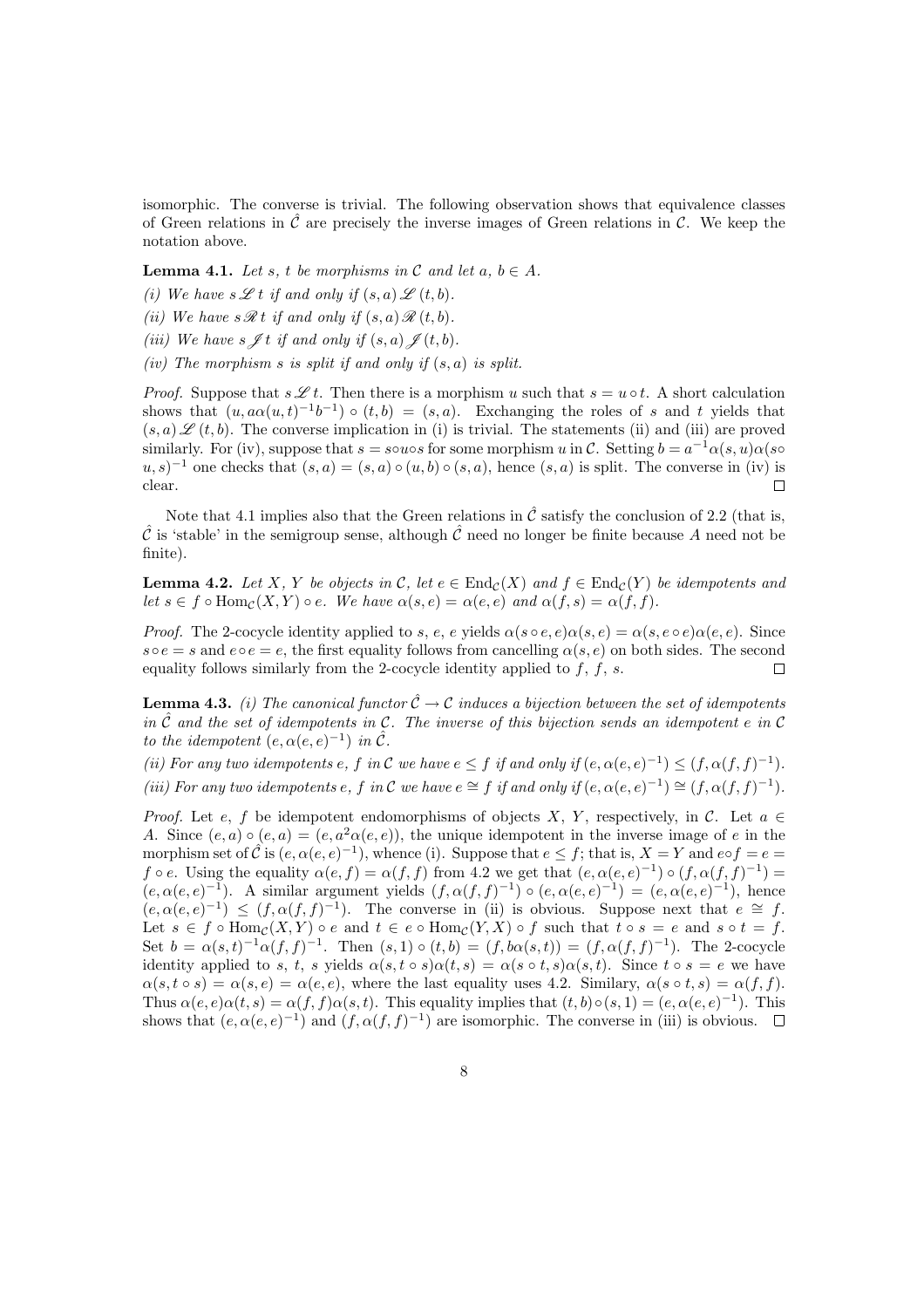#### 5 Proof of Theorem 1.2

Let C be a finite category, k a commutative ring and  $\alpha$  a 2-cocycle of C with coefficients in k<sup>×</sup>. Denote by  $k_{\alpha}C$  the corresponding twisted category algebra of C over k and by  $\hat{C}$  the corresponding extension category of C by  $k^{\times}$ . The map sending a morphism  $(s, \lambda)$  in  $\hat{\mathcal{C}}$  to  $\lambda s$ induces a surjective algebra homomorphism  $k\hat{C} \to k_{\alpha}C$ . For any subset M of Mor(C) denote by  $k_{\alpha}M$  the k-submodule spanned by M in  $k_{\alpha}C$ . For M, N two subsets of Mor(C) we have  $k_{\alpha}M \cdot k_{\alpha}N = k_{\alpha}(M \circ N)$ . In particular, if M is a 2-sided ideal in Mor(C) then  $k_{\alpha}M$  is a 2-sided ideal in the algebra  $k_{\alpha}C$ . As before, for any morphism s in C we denote by  $I_s$  the set of all morphisms t such that  $s \notin \text{Mor}(\mathcal{C}) \circ t \circ \text{Mor}(\mathcal{C})$  and for any  $k_{\alpha} \mathcal{C}$ -module U we denote by Ann<sub>C</sub>(U) the set of all morphisms in C which annihilate U. By the previous remarks, Ann<sub>C</sub>(U) is a 2-sided ideal in Mor( $\mathcal{C}$ ). We keep the notation above. Proposition 3.1 carries over to twisted category algebras:

**Proposition 5.1.** Let S be a simple  $k_{\alpha}$ C-module and J a  $\mathcal{J}$ -class, minimal with respect to  $JS \neq \{0\}$ . The following hold.

*(i)* J *is split.*

*(ii)* J *is unique.*

*(iii)* If  $e \in J$ , then  $\text{Ann}_\mathcal{C}(S) = I_e$ .

*(iv) If*  $e \in J$  *is an idempotent, then*  $e \circ \text{End}_{\mathcal{C}}(X) \circ e = G_e \cup (e \circ I_e \circ e)$ *, and this union is disjoint.* 

*Proof.* Using the preceding remarks one sees that the proof of 3.1 carries over without any change. Alternatively, one can prove this by interpreting  $S$  as a simple module for the category algebra  $k\hat{\mathcal{C}}$  through the canonical homomorphism  $k\hat{\mathcal{C}} \to k_\alpha \mathcal{C}$ , where  $\hat{\mathcal{C}}$  is the extension of  $\mathcal{C}$  by  $k^{\times}$  corresponding to  $\alpha$ . Although  $\hat{\mathcal{C}}$  need not be finite, the conclusions of the results from §2 needed for the proof of 3.1 are easily seen to hold for  $\hat{\mathcal{C}}$  instead of  $\mathcal{C}$ .  $\Box$ 

We need to verify that there is a well-defined notion of isomorphism classes of pairs  $(e, \hat{e}S)$ as in the statement of 1.2. More precisely, we will show in the following two Propositions that isomorphic idempotents  $e, f$  in  $\mathcal C$  give rise to an isomorphism of twisted group algebras  $k_\alpha G_e \cong$  $k_{\alpha}G_f$  which is uniquely determined up to an inner algebra automorphism.

**Proposition 5.2.** Let e, f be idempotent endomorphisms of objects  $X$ ,  $Y$ , respectively, in  $C$ , *let*  $s \in f \circ \text{Hom}_{\mathcal{C}}(X, Y) \circ e$  *and*  $t \in e \circ \text{Hom}_{\mathcal{C}}(Y, X) \circ f$  *satisfying*  $t \circ s = e$  *and*  $s \circ t = f$ *. For*  $x \in G_e$  set  $\beta(x) = \alpha(x,t)\alpha(s,x \circ t)\alpha(e,e)^{-1}\alpha(t,s)^{-1}$ . The map sending  $x \in G_e$  to  $\beta(x)(s \circ x \circ t)$ *induces a k*-*algebra isomorphism*  $k_{\alpha}G_e \cong k_{\alpha}G_f$ .

*Proof.* Since the map sending  $x \in G_e$  to  $s \circ x \circ t$  is a group isomorphism  $G_e \cong G_f$ , the map sending  $x \in G_e$  to  $\beta(x)(s \circ x \circ t)$  induces a k-linear isomorphism  $k_\alpha G_e \cong k_\alpha G_f$ . It remains to show that this map is multiplicative. Let  $x, y \in G_e$ . The image of the product  $x \cdot y =$  $\alpha(x, y)(x \circ y)$  is equal to  $\alpha(x, y)\beta(x \circ y)(s \circ x \circ y \circ t)$ . The product of the images of x, y in  $k_{\alpha}G_f$ is equal to  $\alpha(s \circ x \circ t, s \circ y \circ t)\beta(x)\beta(y)(s \circ x \circ y \circ t)$ . Thus we need to show the equality

$$
\alpha(x, y)\beta(x \circ y) = \alpha(s \circ x \circ t, s \circ y \circ t)\beta(x)\beta(y)
$$

We consider first the left side of this equation, which is equal to  $\alpha(x, y)\alpha(x \circ y, t)\alpha(s, x \circ y \circ t)$  $t\alpha(e,e)^{-1}\alpha(t,s)^{-1}$ . The 2-cocycle identity applied to x, y, t in the first two factors of this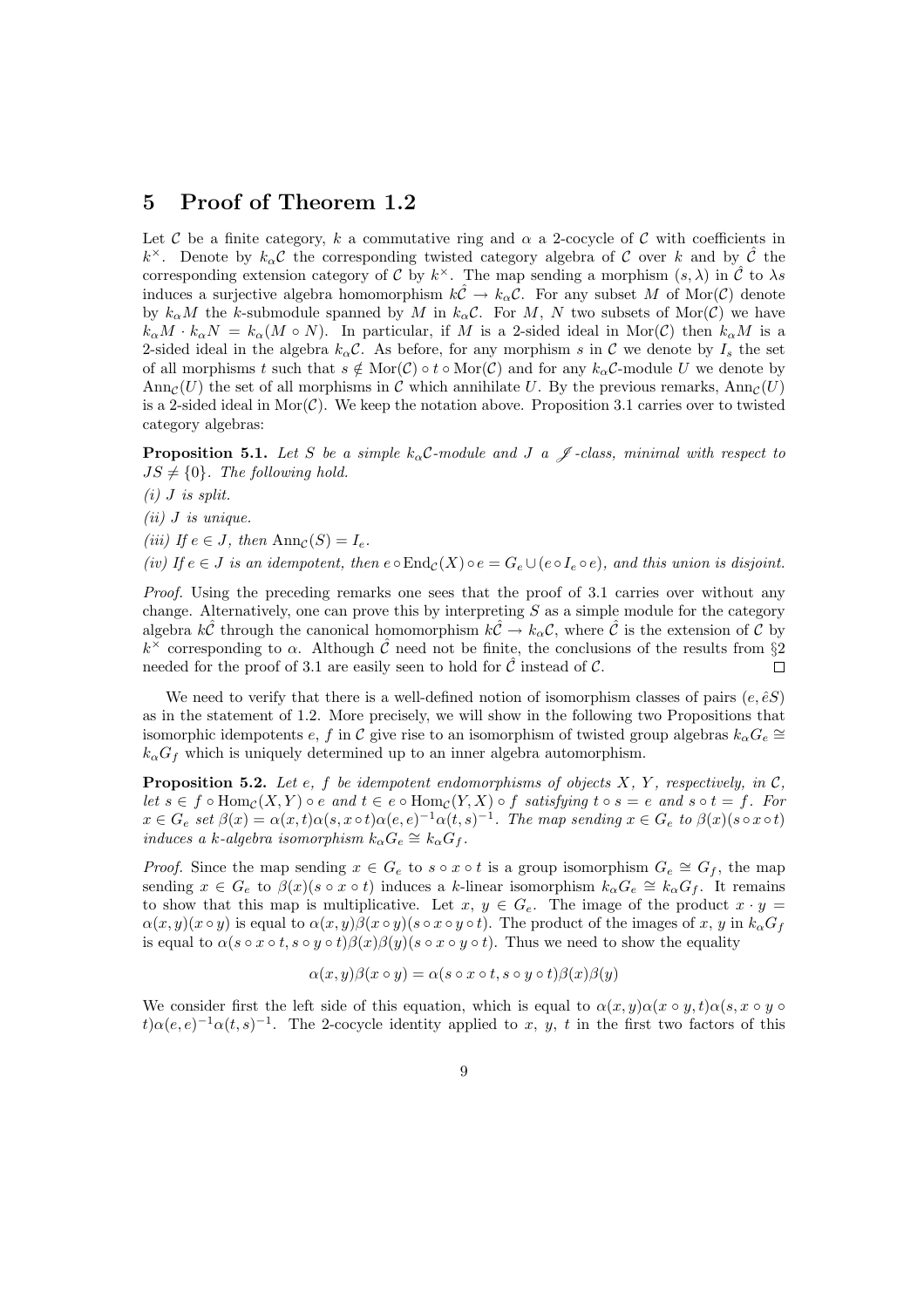product yields the expression  $\alpha(y, t) \alpha(x, y \circ t) \alpha(s, x \circ y \circ t) \alpha(e, e)^{-1} \alpha(t, s)^{-1}$ . The 2-cocycle identity applied to s, x,  $y \circ t$  in the second and third factor of this product yields the equality

$$
\alpha(x, y)\beta(x \circ y) = \alpha(y, t)\alpha(s, x)\alpha(s \circ x, y \circ t)\alpha(e, e)^{-1}\alpha(t, s)^{-1}
$$

We need to show that this is equal to  $\alpha(s \circ x \circ t, s \circ y \circ t)\beta(x)\beta(y)$ . The 2-cocycle identity applied to  $s \circ x \circ t$ ,  $s, y \circ t$  yields  $\alpha(s \circ x \circ t, s \circ y \circ t) = \alpha(s \circ x, y \circ t) \alpha(s \circ x \circ t, s) \alpha(s, y \circ t)^{-1}$ . The 2-cocycle identity applied to  $s \circ x$ ,  $t$ ,  $s$  in the middle term of this expression yields  $\alpha(s \circ x \circ t, s \circ y \circ t) =$  $\alpha(s \circ x, y \circ t)\alpha(s \circ x, t \circ s)\alpha(t, s)\alpha(s \circ x, t)^{-1}\alpha(s, y \circ t)^{-1}$ . Using  $t \circ s = e$  and  $\alpha(s \circ x, e) =$  $\alpha(e,e) \text{ from } 4.2 \text{ yields } \alpha(s \circ x \circ t, s \circ y \circ t) = \alpha(s \circ x, y \circ t) \alpha(e,e) \alpha(t,s) \alpha(s \circ x,t)^{-1} \alpha(s,y \circ t)^{-1}.$ Multiplying this equation by  $\beta(x)\beta(y)$  yields  $\alpha(s \circ x \circ t, s \circ y \circ t)\beta(x)\beta(y) = \alpha(s \circ x, y \circ t)\alpha(s \circ t)$  $(x,t)^{-1}\alpha(x,t)\alpha(s,x\circ t)\alpha(e,e)^{-1}\alpha(t,s)^{-1}\alpha(y,t)$ . The 2-cocycle identity applied to s, x, t in the second, third and fourth factor shows that this is indeed equal to  $\alpha(x, y)\beta(x \circ y)$  as required.  $\Box$ 

**Lemma 5.3.** Let e, f be idempotent endomorphisms of objects X, Y, respectively, in C, let  $s \in$  $f \circ \text{Hom}_{\mathcal{C}}(X, Y) \circ e$  and  $t \in e \circ \text{Hom}_{\mathcal{C}}(Y, X) \circ f$  *satisfying*  $t \circ s = e$  and  $s \circ t = f$ . We have  $\alpha(t,s)\alpha(e,e) = \alpha(s,t)\alpha(f,f)$ *. In particular, if*  $e = f$  *then*  $\alpha(t,s) = \alpha(s,t)$ *.* 

*Proof.* This follows from 4.2 and the 2-cocycle identity applied to the morphisms t, s and t.  $\square$ 

Proposition 5.4. *Let* e*,* f *be idempotent endomorphisms of objects* X*,* Y *, respectively, in* C*.* Let  $s, s' \in f \circ \text{Hom}_{\mathcal{C}}(X, Y) \circ e$  and  $t, t' \in e \circ \text{Hom}_{\mathcal{C}}(Y, X) \circ f$  *satisfying*  $t \circ s = e = t' \circ s'$  and  $s \circ t =$  $f = s' \circ t'.$  For  $x \in G_e$  set  $\beta(x) = \alpha(x, t) \alpha(s, x \circ t) \alpha(e, e)^{-1} \alpha(t, s)^{-1}$ . For  $y \in G_f$  set  $\beta'(y) =$  $\alpha(y,s')\alpha(t',y\circ s')\alpha(f,f)^{-1}\alpha(s',t')^{-1}$ . The map sending  $x\in G_e$  to  $\beta(x)\beta'(s\circ x\circ t)(t'\circ s\circ x\circ t\circ s')$ *induces an inner automorphism of the k-algebra*  $k_{\alpha}G_e$ .

*Proof.* We will show that the map sending  $x \in G_e$  to  $\beta(x)\beta'(s \circ x \circ t)(t' \circ s \circ x \circ t \circ s')$  coincides with conjugation by  $a = t' \circ s$  in  $k_\alpha G_e$ . Note that  $t \circ s'$  is the inverse of  $t' \circ s$  in the group  $G_e$ but not necessarily in the algebra  $k_{\alpha}G_e$ . More precisely, since the unit element in  $k_{\alpha}G_e$  is equal to  $\alpha(e,e)^{-1}e$ , the inverse of  $a = t' \circ s$  in  $k_{\alpha}G_e$  is equal to  $a^{-1} = \alpha(e,e)^{-1}\alpha(t \circ s', t' \circ s)^{-1}(t \circ s')$ . We have

$$
a \cdot x \cdot a^{-1} = \alpha(e, e)^{-1} \alpha(t \circ s', t' \circ s)^{-1} \alpha(t' \circ s, x) \alpha(t' \circ s \circ x, t \circ s')(t' \circ s \circ x \circ t \circ s')
$$

Thus we need to show the equality

$$
\beta(x)\beta'(s\circ x\circ t) = \alpha(e,e)^{-1}\alpha(t\circ s',t'\circ s)^{-1}\alpha(t'\circ s,x)\alpha(t'\circ s\circ x,t\circ s')
$$

Bringing all terms with an inverse sign to the other side and cancelling one factor  $\alpha(e, e)$  shows that this equality is equivalent to the equality

$$
\alpha(x,t)\alpha(s,x \circ t)\alpha(s \circ x \circ t,s')\alpha(t',s \circ x \circ t \circ s')\alpha(t' \circ s,t \circ s') =
$$
  
 
$$
\alpha(t,s)\alpha(f,f)\alpha(s',t')\alpha(t' \circ s,x)\alpha(t' \circ s \circ x,t \circ s')
$$

The 2-cocycle identity for s,  $x \circ t$ , s' applied to the second an third factor on the left side shows that the left side is equal to

$$
\alpha(x,t)\alpha(x \circ t,s')\alpha(s,x \circ t \circ s')\alpha(t',s \circ x \circ t \circ s')\alpha(t' \circ s,t \circ s')
$$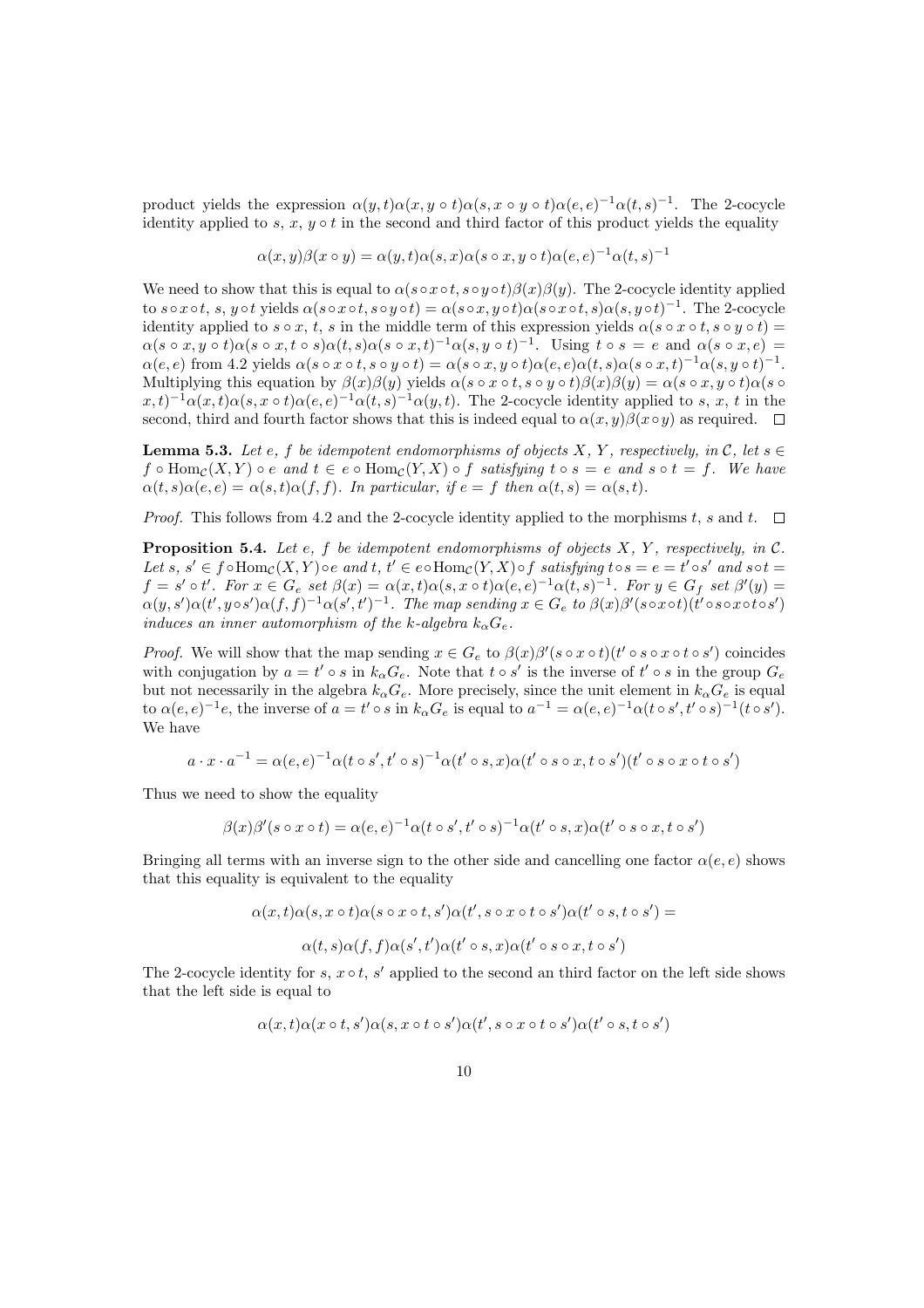The 2-cocycle identity for  $x, t, s'$  applied to the first and second factor, and the 2-cocycle identity for  $t'$ ,  $s, x \circ t \circ s'$  applied to the third and fourth factor of this expression show that the left side above is equal to

$$
\alpha(t,s')\alpha(x,t\circ s')\alpha(t',s)\alpha(t'\circ s,x\circ t\circ s')\alpha(t'\circ s,t\circ s')
$$

The 2-cocycle identity for  $t'$ ,  $s$ ,  $t \circ s'$  applied to the third and fifth factor yields the expression

$$
\alpha(t,s')\alpha(x,t\circ s')\alpha(t',s')\alpha(s,t\circ s')\alpha(t'\circ s,x\circ t\circ s')
$$

The 2-cocycle identity for s, t, s' applied to the first and fourth factor (using  $s \circ t = f$  and  $\alpha(f, s') = \alpha(f, f)$  from 4.2) yields

$$
\alpha(f,f)\alpha(s,t)\alpha(x,t\circ s')\alpha(t',s')\alpha(t'\circ s,x\circ t\circ s')
$$

The 2-cocycle identity for  $t \circ s'$ ,  $x$ ,  $t \circ s'$  applied to the third and fifth factor yields the expression

$$
\alpha(f,f)\alpha(s,t)\alpha(t' \circ s, x)\alpha(t' \circ s \circ x, t \circ s')\alpha(t',s')
$$

Using 5.3 twice shows that this is equal to the expression on the right side of the above equation.  $\Box$ 

*Proof of Theorem 1.2.* The above results in this section imply that the proof of 1.1 carries over to twisted category algebras. Let S be a simple  $k_{\alpha}$ C-module and e a minimal idempotent endomorphism of an object X in C such that  $\hat{e}S \neq \{0\}$ , where  $\hat{e} = \alpha(e,e)^{-1}e$ . By [10, 6.2],  $\hat{e}S$ is a simple  $k_{\alpha}(e \circ \text{End}_{\mathcal{C}} \circ e)$ -module. By 2.7, the  $\mathscr{J}$ -class J of e is minimal such that  $JS \neq$  $\{0\}$ . Thus  $\hat{e}S$  is annihilated by  $e \circ I_e \circ e$ , and hence,  $\hat{e}S$  remains simple as a  $k_\alpha G_e$ -module. By 5.2 and 5.4, we have a well-defined notion of isomorphism between pairs of the form  $(e, \hat{e}S)$ . Again by  $[10, 6.2]$ , the module S is, up to isomorphism, determined by the isomorphism class of the pair  $(e, \hat{e}S)$ , and hence the map sending S to  $(e, \hat{e}S)$  becomes injective on isomorphism classes. It becomes also surjective since, by 5.1, any simple  $k_{\alpha}G_e$ -module T can be viewed as a simple  $k_\alpha(e \circ \text{End}_{\mathcal{C}}(X) \circ e)$ -module in such a way that the complement of  $G_e$  in  $e \circ \text{End}_{\mathcal{C}}(X) \circ e$ annihilates T.  $\Box$ 

#### References

- [1] H.-J. Baues, G. Wirsching, *Cohomology of small categories*, J. Pure Appl. Algebra 38 (1985), 187–211.
- [2] D. J. Benson, *Representations and Cohomology, Vol. I*, Cambridge Studies in Advanced Mathematics 30, Cambridge University Press (1991)
- [3] A. H. Clifford, *Matrix representations of completely simple semigroups*, Amer. J. Math. 64 (1942), 372–342.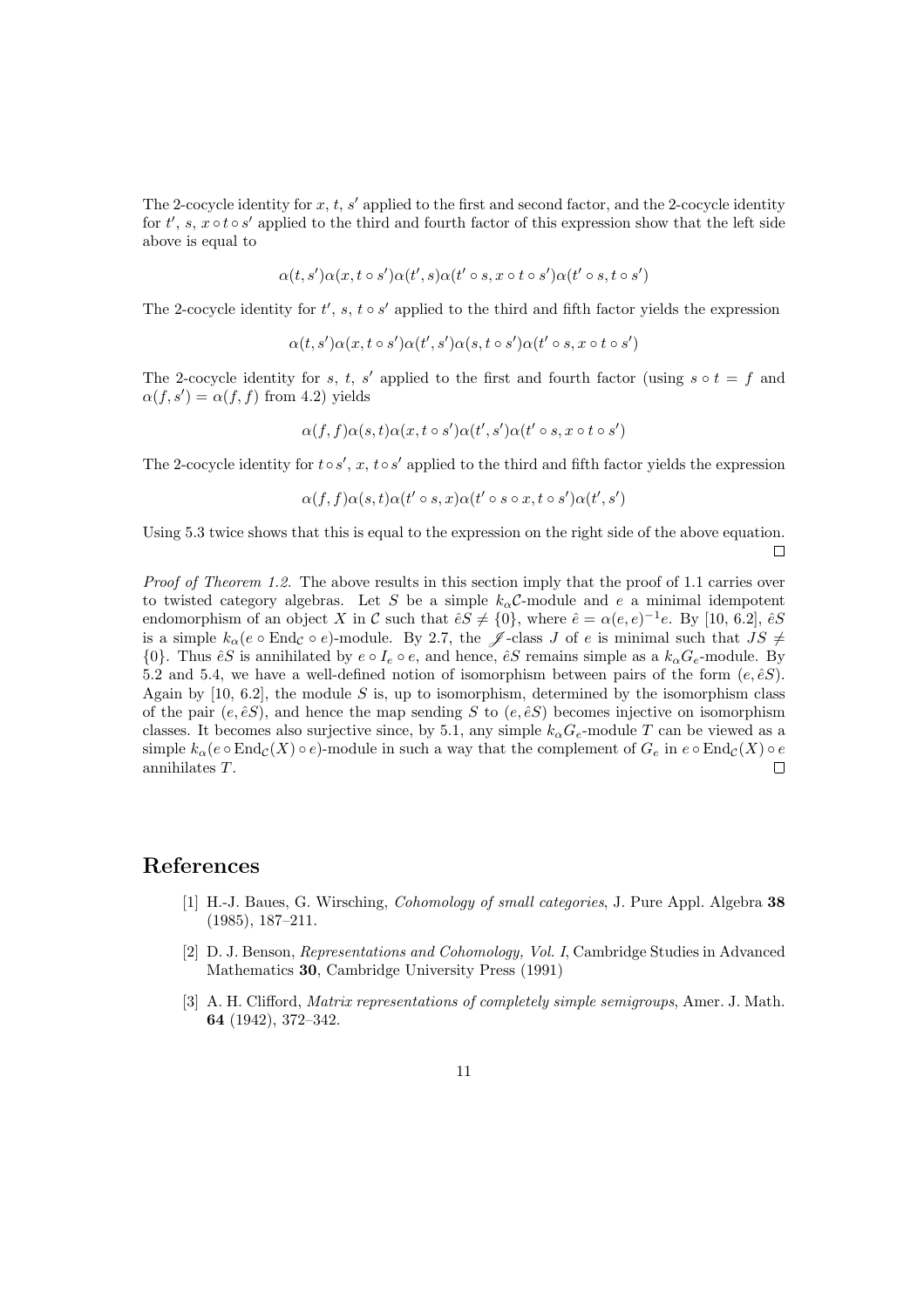- [4] A. H. Clifford, *Basic representations of completely simple semigroups*, Amer. J. Math. 82 (1960), 430–434.
- [5] T. tom Dieck, *Transformation Groups*, Walter de Gruyter, Berlin, New York (1987).
- [6] O. Ganyushkin, V. Mazorchuk and B. Steinberg, *On the irreducible representations of a finite semigroup*, Proc. Amer. Math. Soc. 137 (2009), 3585–3592.
- [7] J. J. Graham and G. I. Lehrer, *Cellular algebras*, Invent. Math. 123 (1996), 1–34.
- [8] J. A. Green, *On the structure of semigroups*, Ann. of Math. (2) 54 (1951), 163–172.
- [9] J. A. Green, *On the indecomposable representations of a finite group*, Math. Z. 70 (1959), 430–445.
- [10] J. A. Green, *Polynomial representations of* GLn, Lecture Notes in Math. 830 (1980), Springer Verlag, Berlin.
- [11] R. Häring-Oldenburg, *Cyclotomic Birman-Murakami-Wenzl algebras*, J. Pure Appl. Algebra 161 (2001), 113–144.
- [12] M. Linckelmann, Fusion category algebras. *J. Algebra* 277 (2004), 222–235.
- [13] M. Linckelmann, Alperin's weight conjecture in terms of equivariant Bredon cohomology. *Math. Z.* 250 (2005), 495–513.
- [14] M. Linckelmann, *On inverse categories and transfer in cohomology*, Skye conference proceedings (2009), to appear.
- [15] W. L¨uck, *Transformation Groups and Algebraic* K*-Theory*, Springer Lecture Notes Math. **1408** (1989).
- [16] W. D. Munn, *Matrix representations of semi-groups*, Proc. Cambridge Philos. Soc. 53 (1957), 5–12.
- [17] I. S. Ponizovskii, *On matrix representations of associative systems*, Mat. Sb. N. S. 38 (1956), 241–260.
- [18] J. Rhodes and B. Steinberg, *The* q*-Theory of Finite Semigroups*, Springer Monographs in Mathematics (2009).
- [19] H. Rui and Ch. Xi, *The representation theory of cyclotomic Temperley-Lieb algebras*, Comment. Math. Helvet. 79 (2004), 427–450.
- [20] H. Rui and W. Yu, *On the semi-simplicity of the cyclotomic Brauer algebras*, J. Algebra 277 (2004), 187–221.
- [21] B. Steinberg, *Möbius functions and semigroup representation theory II: Character formulas and multiplicities*, Advances in Math. 217 (2008), 1521–1557.
- [22] J. Thévenaz, *G-Algebras and Modular Representation Theory*, Oxford Science Publications, Clarendon Press, Oxford (1995).